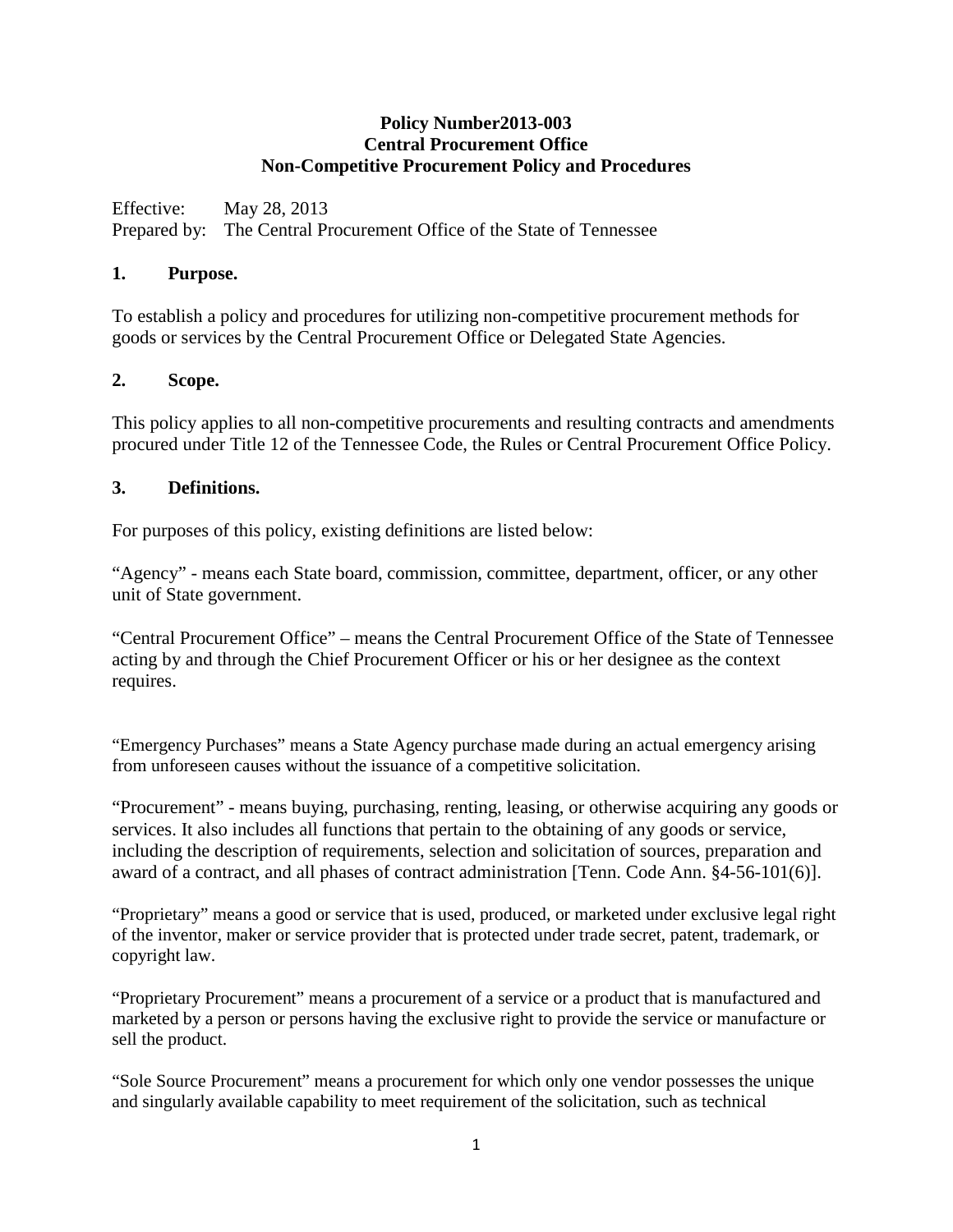qualifications, ability to deliver at a particular time, or services from a public utility or a situation where a particular supplier or person is identified as the only qualified source available to the requisitioning authority*.* 

"State" – means the State of Tennessee and its agencies, boards and commissions as the context requires.

"State Agency" - means the departments, agencies, and entities of the State of Tennessee.

## **4. Authorization for Non-Competitive Solicitations.**

The Chief Procurement Officer must approve all non-competitive procurements under Title 12 of the Tennessee Code. The allowed non-competitive procurement methods include:

- Emergency Purchases;
- Proprietary Procurements;
- Sole Source Procurements: and
- Small Purchases.
	- 4.1 *Emergency Purchases.*

### *4.1.1. Description of Emergency Purchases.*

An Emergency Purchase may occur when there is a serious and unexpected situation that poses an immediate risk to health, life, property or environment which calls an agency to action; such action entails the need to secure goods or services to carry out an emergency response. In such situations, competition should be engaged when practicable, but this policy recognizes that some emergencies are such that the exigencies of the situation may not allow for a competitive procurement.

### 4.1.2. *Conditions of Use for Emergency Purchases*.

Conditions of use for an Emergency Purchase may include, by way of example only, natural disasters, hazardous material spill or systems failure. An Emergency Purchase does not require the declaration of a State of Emergency. Poor planning (e.g., failure to manage contract beginning dates or expiration dates) or the expiration of funds (e.g., expiration of federal funding for a project), however, do not constitute an emergency. These circumstances may require immediate action and may justify use of another Non-Competitive Procurement method, but not an Emergency Purchase.

### 4.1.3. *Emergency Purchase Approval Process & Written Documentation*.

The Chief Procurement Officer may delegate Emergency Purchase authority to a State Agency to meet emergencies arising from any unforeseen cause, including, but not limited to, delays by contractors, delays in transportation, unanticipated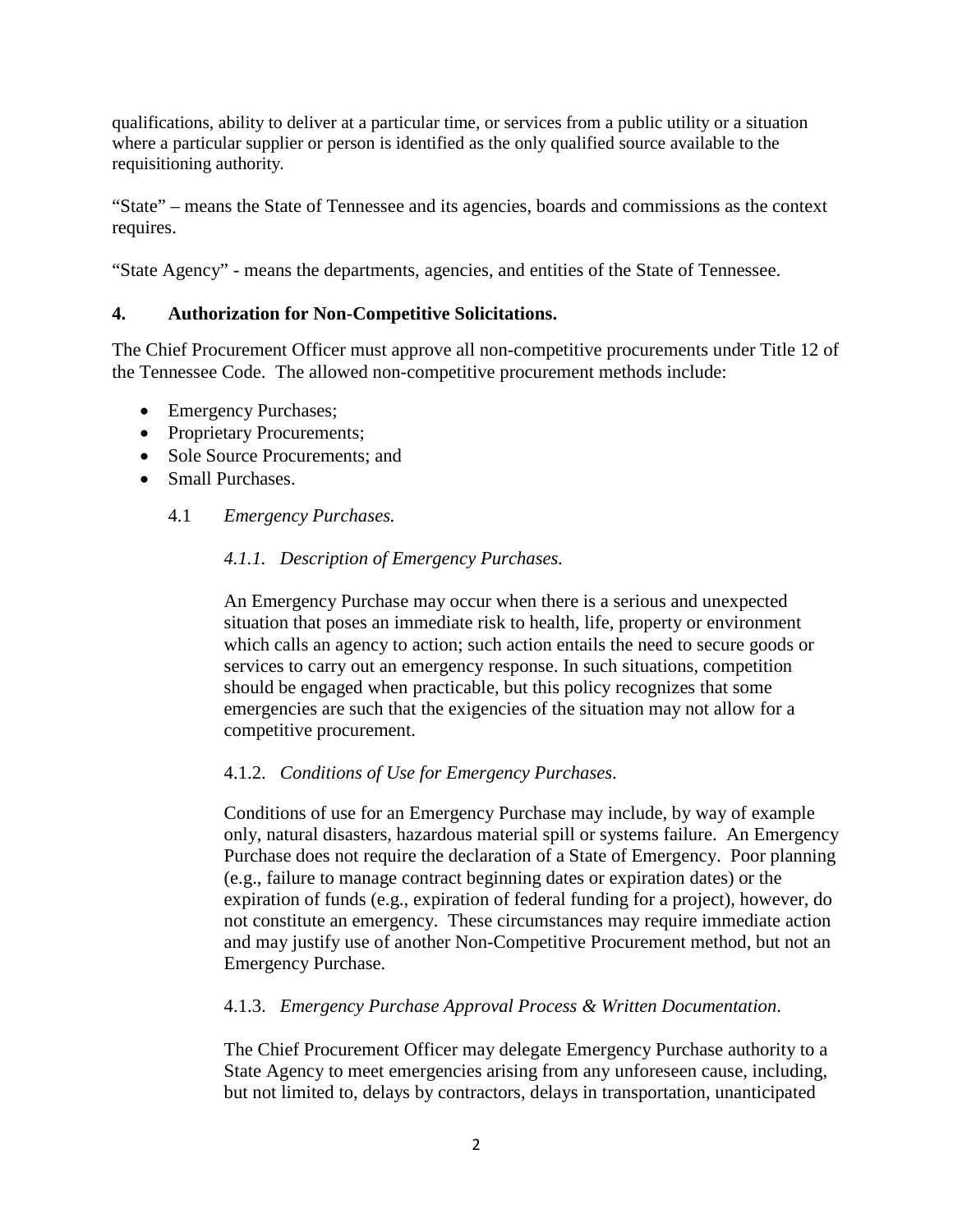work volume, acts of God or systems failures. Such delegations must not conflict with an activated Tennessee Emergency Management Agency (TEMA) declared emergency.

Delegated State Agencies may procure goods or services via the Emergency Purchase method in accordance with the Rules or Central Procurement Office Policy. State agencies should make Emergency Purchases through the Edison System and submit in writing to the Central Procurement Office the following information when requested by the Central Procurement Office:

- The circumstances leading to the Emergency Purchase;
- The Procurement-related actions taken in response to the emergency, including procurement methods used;
- A complete list of goods or services procured, including prices paid and total purchase amount; and
- As applicable, additional purchases expected, including expected price and total purchase amount, as of the time of the report.
- *4.2. Proprietary Procurements.*

## 4.2.1. *Description of Proprietary Procurements*.

A Proprietary Procurement occurs when a required good or service is restricted to a particular manufacturer but may be sold through multiple distributors. If competition between distributors is obtained, then products or services should be secured by means of a competitive procurement method:

- Total value exceeds \$50,000, use Request for Proposal, Invitation to Bid or other available competitive procurement method;
- Total value exceeds \$10,000 but is less than \$50,000, use Informal Procurement Method.

### 4.2.2. *Conditions of Use for Proprietary Procurement*.

Circumstances whereby a Proprietary Procurement may be justified include, but are not limited to:

- Compatibility of existing equipment or products is at issue;
- The good or service is covered by one or more patents or copyrights;
- Continuity of results is absolutely dependent upon the proprietary good or service at issue; or
- State users have extensive training or experience and use of similar goods or services would require significant reorientation and training.

### 4.2.3. *Proprietary Procurement Approval Process*.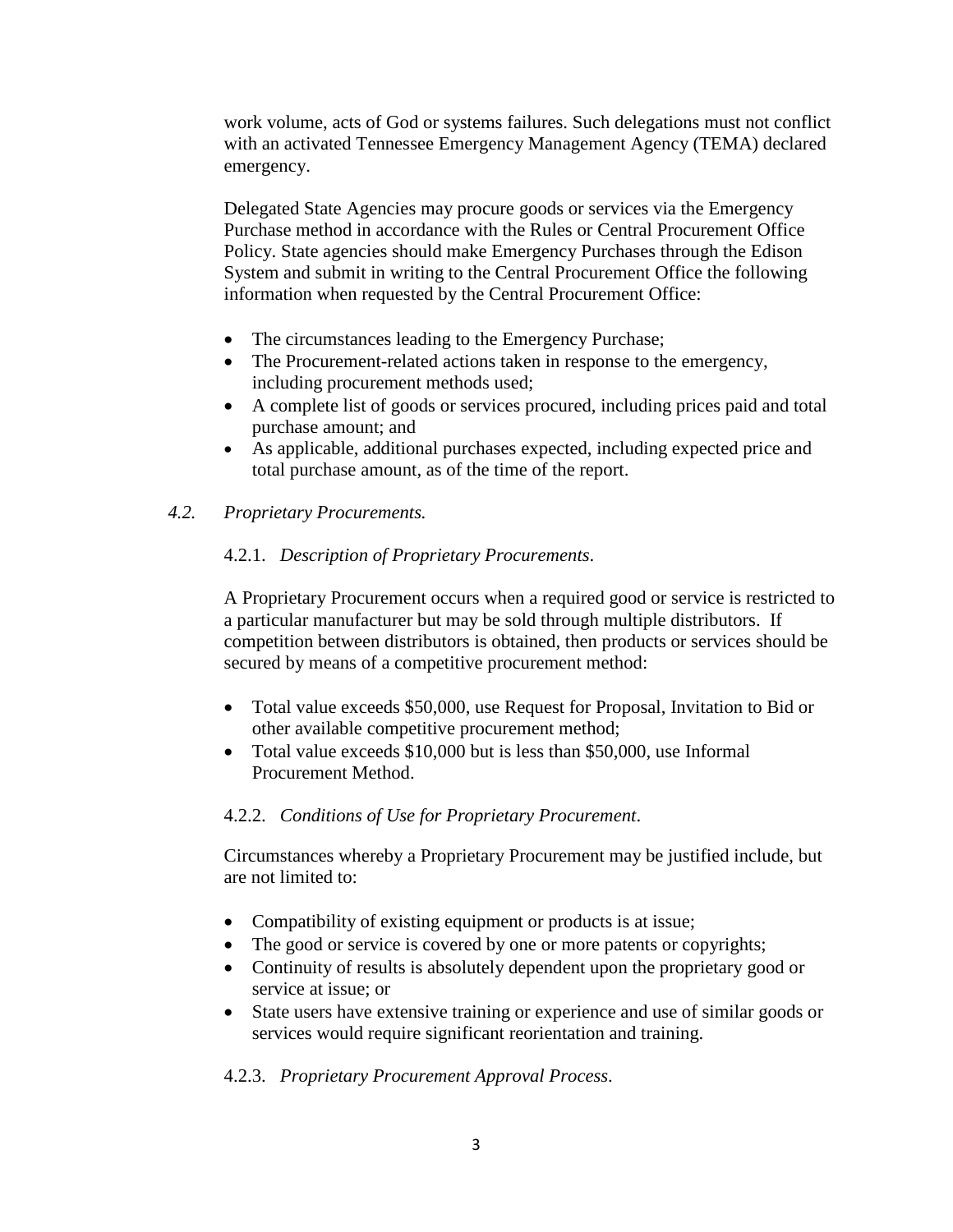Requests for Proprietary Procurements, with accompanied justification and circumstances for limiting competition to a select group of distributors or suppliers, must be submitted to the Chief Procurement Officer for approval prior to the draft or issuance of any associated procurement document. All other approvals for the selected procurement method still apply.

## *4.3. Sole Source Procurements.*

## 4.3.1. *Description of Sole Source Procurements***.**

A Sole Source Procurement may occur when only one vendor possesses the unique and singularly available capability to meet the solicitation requirements such as technical qualifications, ability to deliver at a particular time, or services from a public utility or a situation where a particular supplier or person is identified as the only qualified source available to the requisitioning authority*.*

## 4.3.2. *Conditions of Use for Sole Source Procurements***.**

Sample justifications for Sole Source Procurements include, but are not limited to:

- Only one company has the good or service that will meet the State's needs;
- Compatibility of existing equipment or products is at issue;
- The good or service is covered by one or more patents or copyrights;
- Continuity of results is absolutely dependent upon the specific good or service;
- The supplier possesses exclusive capabilities for the good or service at issue that are not obtainable from similar suppliers;
- An unusual or compelling urgency exists; or
- State users have extensive training or experience and use of similar goods or services would require significant reorientation and training.

# 4.3.3. *Sole Source Procurement Approval Process*.

Requests for Sole Source Procurements, with accompanied justification and circumstances, must be submitted by the State agency for approval by the Central Procurement Office prior to the drafting of any associated contract. Upon approval by the Central Procurement Office, the sole source procurement may be made without following competitive procurement procedures. A written quote should be obtained from the single-source supplier, and a purchase order will be issued without utilizing the competitive bidding process. The Central Procurement Office shall report approved Sole Source Procurements to the Comptroller of the Treasury in the form of a quarterly report.

### *4.4. Small Purchases.*

4.4.1. *Description of Small Purchase*.